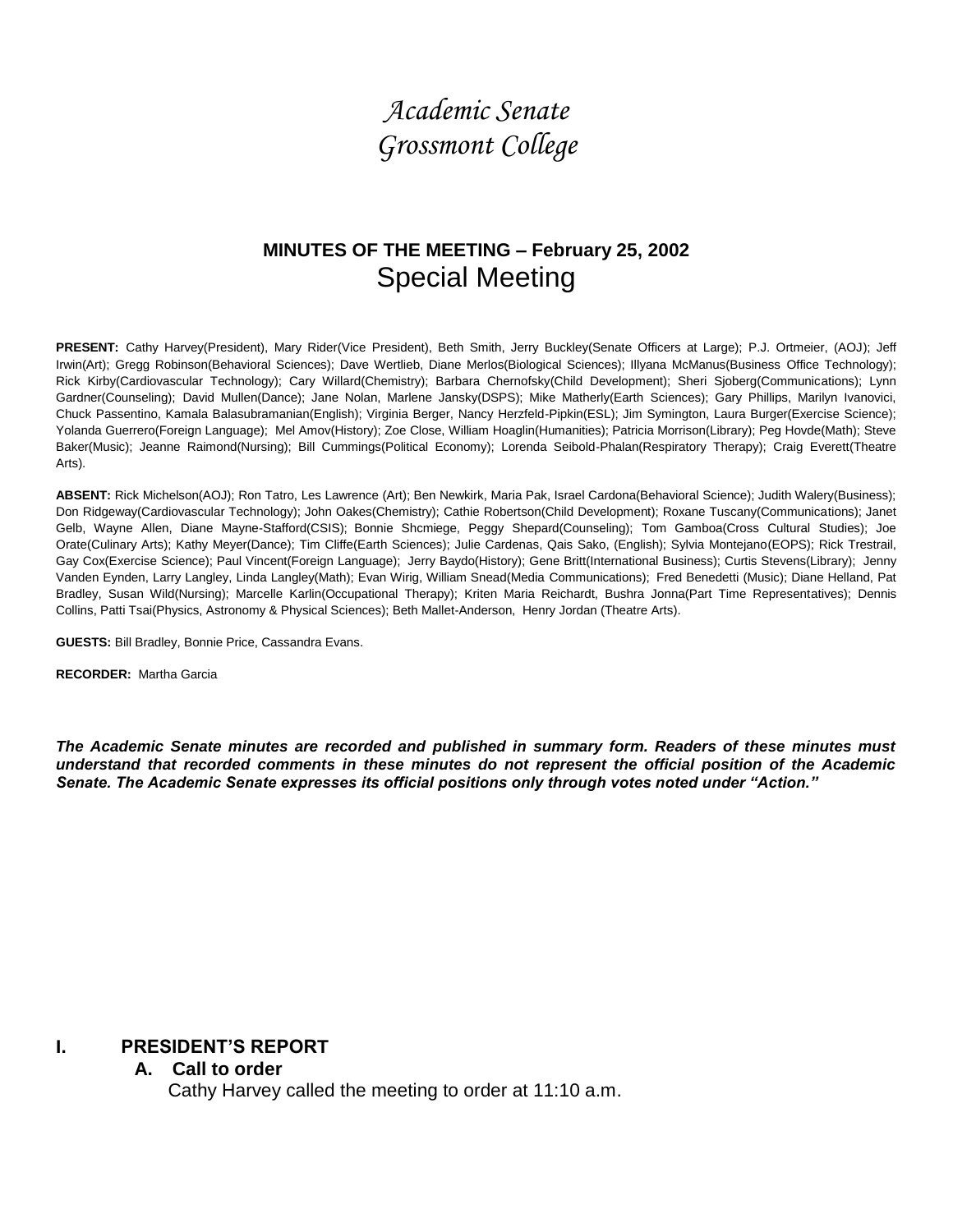### **B. Approval of Agenda**

The agenda was approved as presented. **M/S/U Wertlieb/Smith**

**C. Approval of Minutes**

The minutes of the February 4, 2002, meeting were approved as submitted. **M/S/U Wertlieb/Smith**

**D. Administrator Evaluation Process: Appropriate Faculty Rating Groups** The following changes were made to the Appropriate Faculty Rating Groups Draft 022002 attached to the agenda: On page #1 the following information was added:

Under Vice President, Instruction:

 *All faculty serving on committees/councils (co-)chaired by the Vice President, Instruction*

Under Manager, Institutional Research:

*Department Chairs and Coordinators*

On page #2 the following information was added: Under Director, College Business Services:

- *A random sample of 15% of all full-time Faculty* Under Associate Dean, EOPS:
	- *A random sample of 15% of all full-time Faculty*

Under Associate Dean, Special Funded Programs:

- *A random sample of 15% of all full-time Faculty*
- Under Associate Dean, Learning Resources:'
	- *A random sample of 15% of all full-time Faculty*

On page #3, the following information was added: Under Assistant Dean, EOPS:

*A random sample of 15% of all full-time Faculty*

The Appropriate Faculty Rating Groups draft, developed by Paul Carmona and Cathy Harvey at the request of Human Resources, is a list of most of the administrators in the District, Cuyamaca College and Grossmont College. The purpose of the list is to identify which faculty members would be the most appropriate to evaluate the specified administrators.

Cathy asked senators to review the list and forward suggestions for changes to her. She added that a list of councils and committees from Grossmont College on which the administrators serve has been developed to identify the faculty members who work with them and who would also serve as evaluators.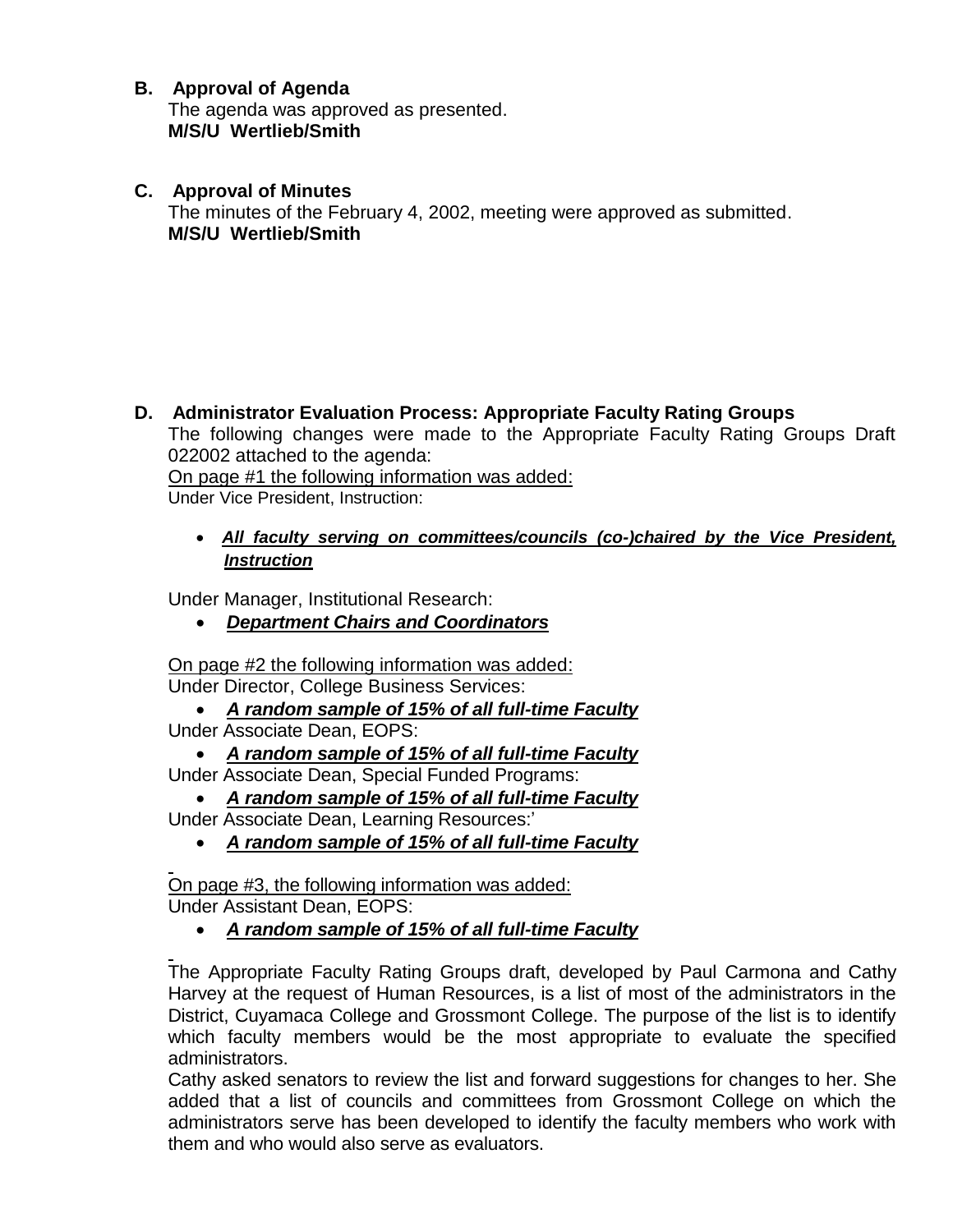#### **II. ACTION ITEMS**

#### **A. Staffing Committee Criteria**

The Faculty Staffing Committee Criteria Review Task Force was formed to review the existing faculty staffing criteria and weighting as well as to make recommendations for revisions.

The task force consisted of nine Faculty Staffing Committee members, all Instructional and Student Services Deans and four faculty members appointed by the Academic Senate.

The task force developed a new criteria, which Bill Bradley presented for senate approval.

**After discussion, the Academic Senate unanimously approved the new criteria with the condition that Bill Bradley present a staffing criteria considering the factors for departments that do no generate WSCH.** Bill agreed and will present the criteria at the March 4 senate meeting.

#### **B. DCEC Charge**

Cathy presented the Districtwide Coordinating Educational Council (DCEC) charge for senate approval. She read the charge and identified the changes suggested by Cuyamaca and Grossmont College.

**The DCEC charge was unanimously approved as presented.**

#### **III. INFORMATION ITEMS**

#### **A. SB 334 Senate Bill**

Bill Bradley briefly explained that the SB 334 Senate Bill is a new law relating to teachers' retirement benefits. According to the old law retirees could get as high as 2.2 % extra for retirement, while with the new law a person who retires may receive as high as 2.4%. However, the new law does not apply for those whoretired prior to the law that introduced the 2.4% factor (the date was approximately 1996). Therefore, the SB 334 Senate Bill allows those who retired prior the 2.4% law to apply for two years of service credit in order to receive the 2.4% benefit based on all prior years of service*.*

#### **B. Military Withdrawal**

Brad Tiffany informed senators of a new administrative annotation to student transcripts called Military Withdrawal (MW). The new mark will be used for students called to arms, reserves, or military service. "MW" will hold students harmless to probation and will allow them to get a total refund.

**IV. COMMTTEE REPORTS A. ICC Committee**